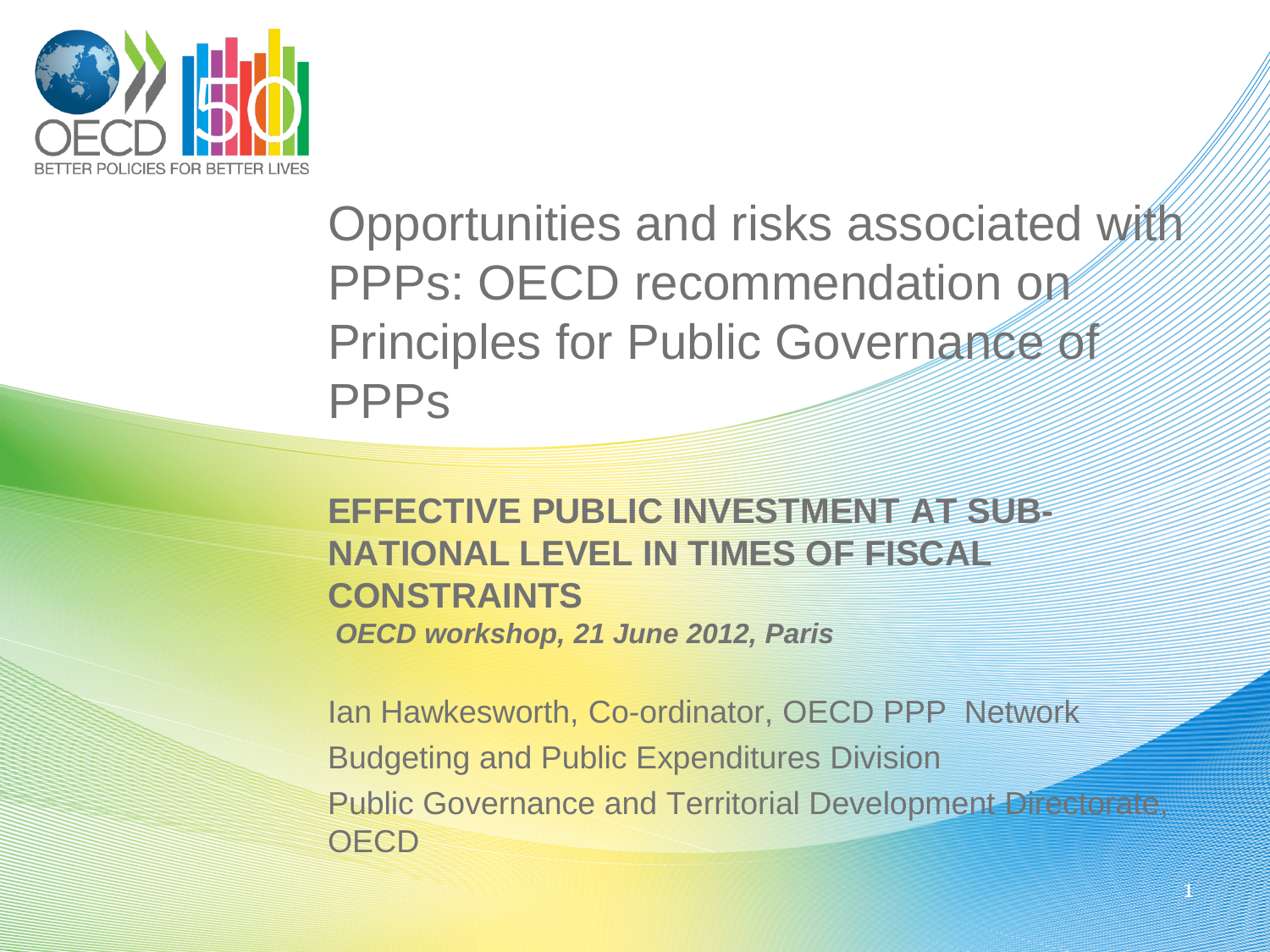### What are the economic dimensions of PPP?





Public Works Financing October 2011, Vol. 264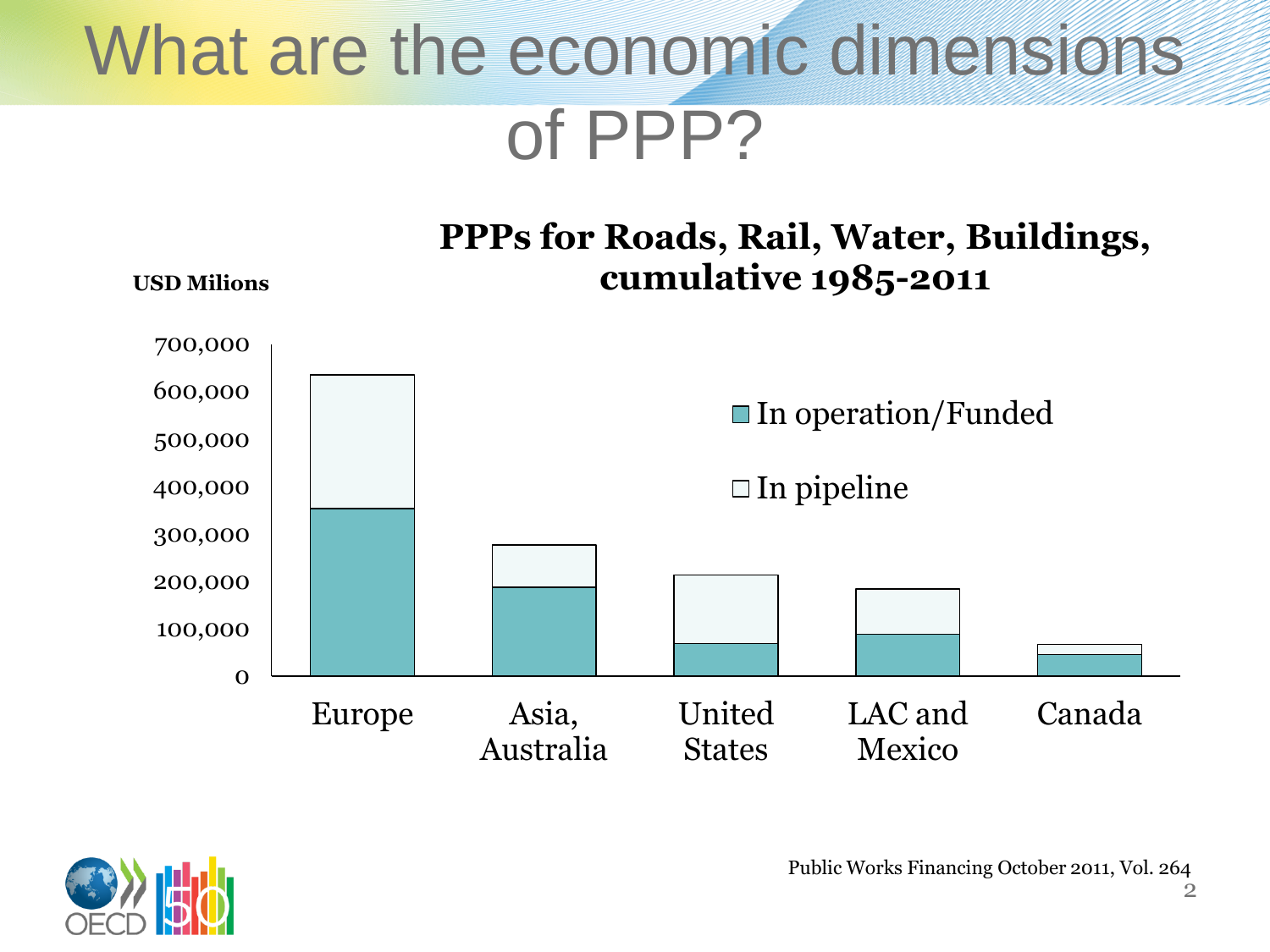# How do PPPs work?

- 1. PPPs are a way of making **infrastructure assets available for public service** where the private sector **finances** the project and carries more **risk** than is traditionally the case
- 2. PPP commits the government to **long term obligations** and possible **contingent liabilities**
- 3. PPPs represent **particular challenges** to the public sector e.g. with regards to the transfer of risk and managing contingent liabilities
- 4. PPPs can **obscure real spending** and make government actions **un-transparent** (**off budget financing**)
- 5. PPPs are potentially **risky for fiscal sustainability,**  possibly **leading to credit rating down-grades**

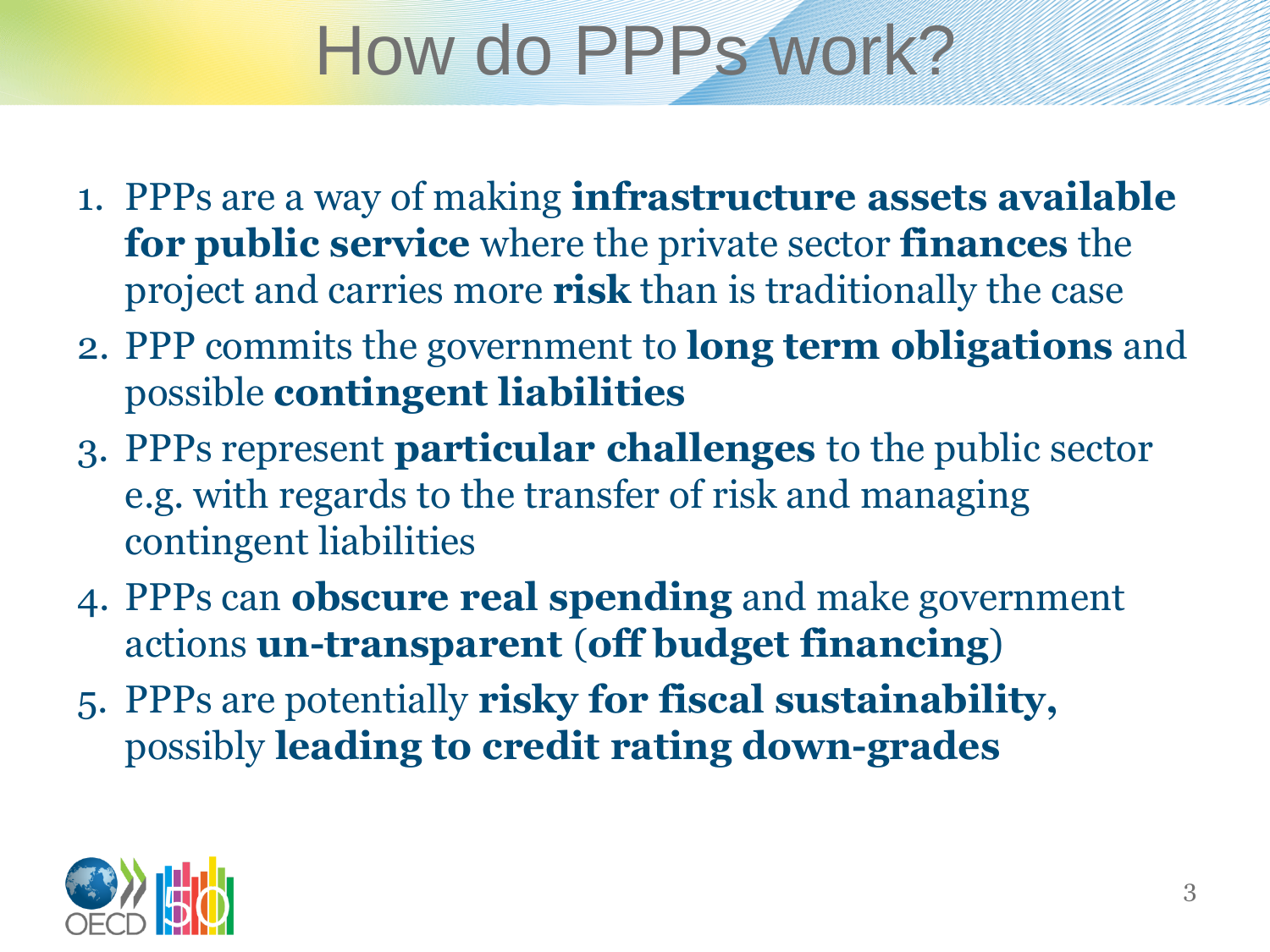#### How does the Council Recommendation on PPPs add value?

- The Recommendation is neither for or against PPP *if you do it, do it right!*
- In order to get PPPs right **several governance issues** must be tackled at the same time.
- The Recommendation will **ensure new projects add value and stop bad projects** going forward
- The Recommendation addresses this with 12 Principles under 3 headings:
	- 1. Establish a clear, predictable and legitimate **institutional framework**  supported by competent and well-resourced authorities
	- 2. Ground the selection of PPPs in **Value for Money (quantitative & qualitative)**
	- 3. Use the **budgetary process** transparently in order to minimise fiscal risks and ensure the integrity of the procurement process

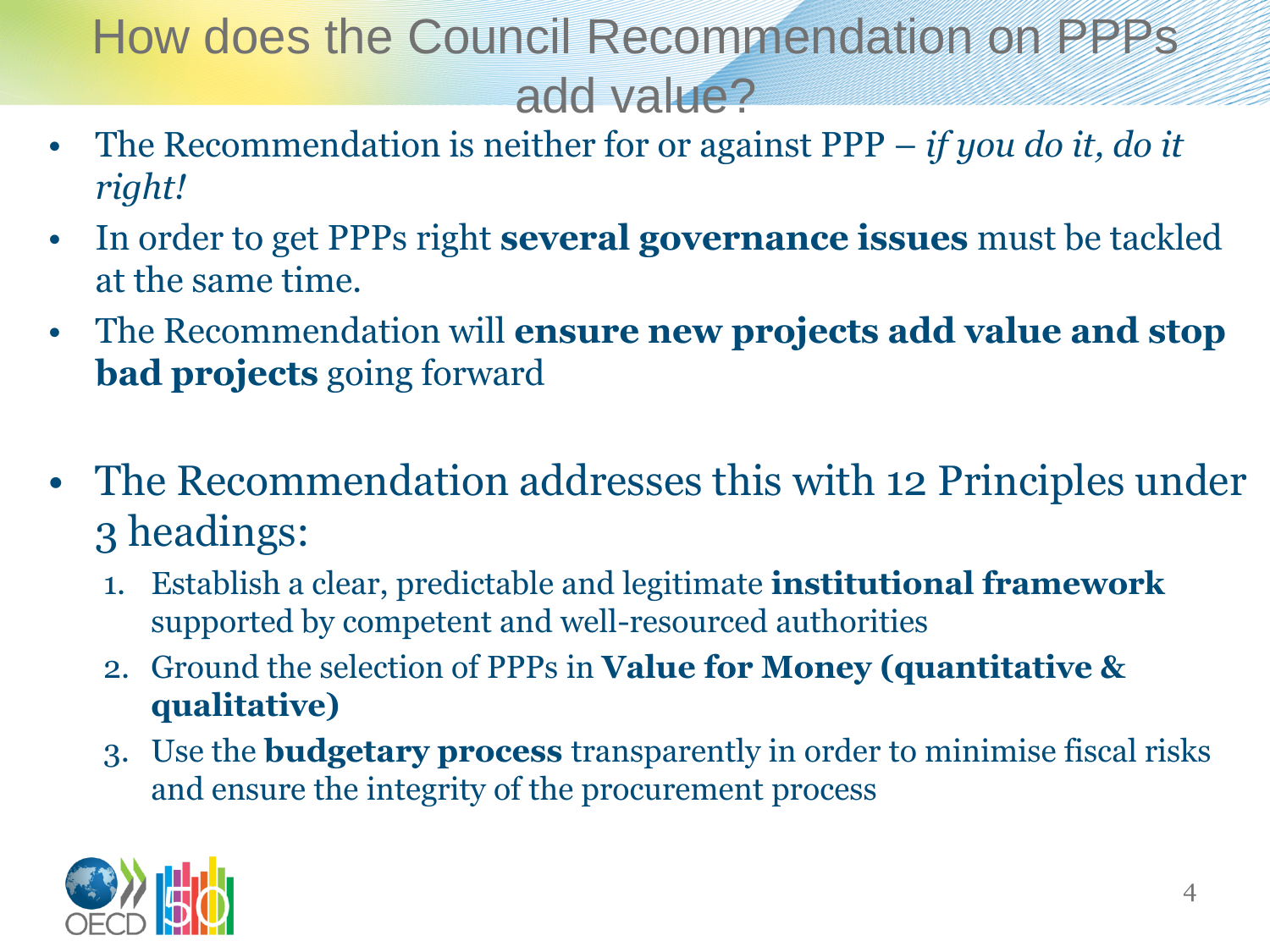### How does the Council Recommendation on PPPs add value? (2)

- A few highlights regarding the Recommendation:
	- 1. Gives **concrete guidance** as to when PPPs can be worth pursuing based on practitioner experiences (**No**, if rapidly changing technology (**IT**), **yes**, if established and straight forward to assign risk (**Roads**))
	- 2. Gives concrete guidance on **how to pursue PPP for reasons of value for money**, not **accounting** or similar reasons.
	- 3. **Horizontal and vertical in nature**: incorporates institutions, regulation, competition, budget, fiscal issues, integrity at **all levels** of government
	- 4. Directly addresses the **budgetary consequences** and how budget **transparency** must be ensured
	- 5. Emphasises the **decision to invest should be separate from how to procure** and finance the project

6. Focuses on the post-contract signature **operational phase of PPPs**, which is often neglected in other guidance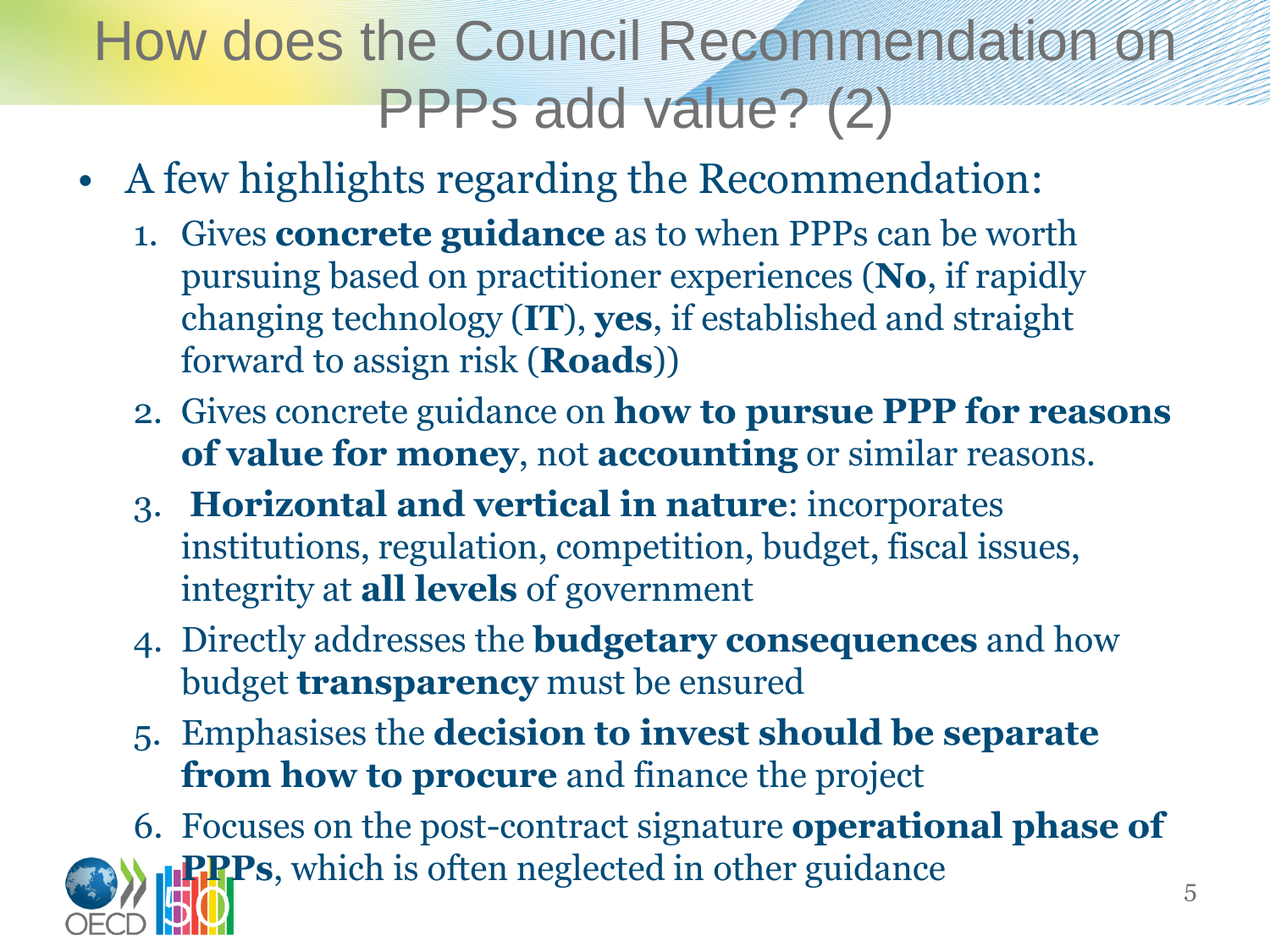# How did we get here?

| February-March 2011 | Draft circulated internally in OECD, World<br>Bank, IMF, EIB, TUAC, BIAC, Member<br>countries |
|---------------------|-----------------------------------------------------------------------------------------------|
| 24-24 March 2011    | Draft endorsed at Network Meeting of Senior<br><b>PPP</b> Officials                           |
| 13-14 April 2011    | Discussed at the Territorial Development Policy<br><b>Committee Meeting</b>                   |
| 6-7 June 2011       | Draft endorsed at Meeting of the Working Party<br>of Senior Budget Officials                  |
| 3-4 November 2011   | Discussed at the Regulatory Reform Committee<br>meeting                                       |
| 9-10 November 2011  | Discussed at the Public Governance Committee<br>Meeting                                       |
| 12-13 April 2012    | Endorsed by the Public Governance Committee                                                   |
| 23 April 2012       | Endorsed by the Investment Committee                                                          |
|                     | 6                                                                                             |